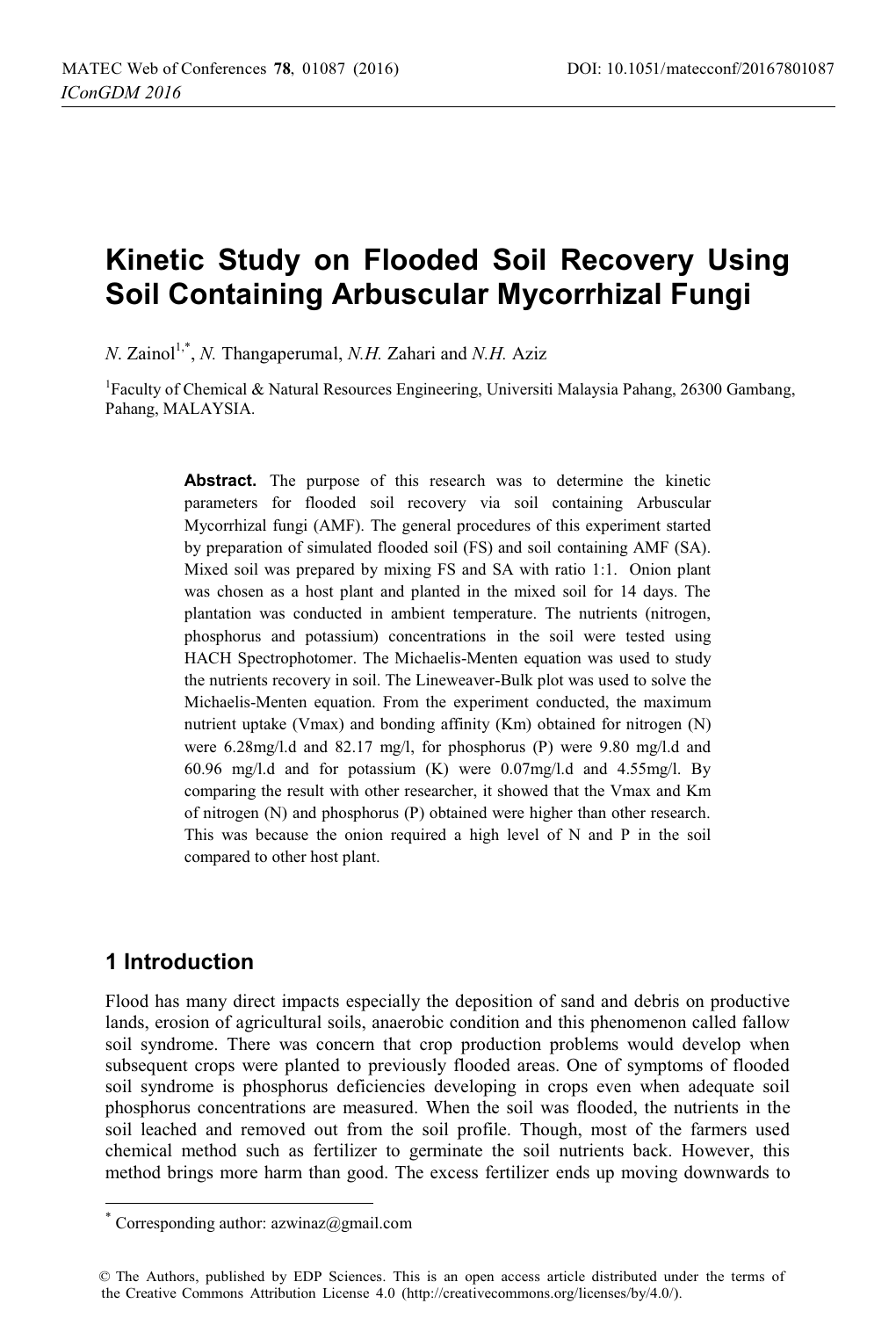the soil and lead to contamination of drinking water supplies and eutrophication of water bodies [1]. Therefore, the biological method was used to recover back all the nutrients inside the soil via Arbuscular Mycorrhizal fungi (AMF). According to [2], AMF has the ability to maintain the structure of soil and catching the nutrients from leaching out from the soil by binding it to the host plant's root. AMF is the most common type of fungus root that occurs in most soils [3]. However, AMF needs a host plant for them to survive well in the soil. They cannot propagate well in soil alone. According to Smith and Read [3], the host plants provide all the organic carbon (C) requirements of the fungi, so that AMF symbioses are mutualistic, based on an exchange of plant C for soil phosphorus (P) and other nutrients such as nitrogen (N), potassium (K), calcium (Ca) and others. It can be concluded that the symbiotic relationship between the AMF and host plant occurred when the fungi receives food carbohydrates from the plant and the plant will receive nutrients especially phosphorus from the AMF. Hence in this study the best method to recover flooded soil was via AMF by helped from the host plant. To fully understand the kinetic reactions of nutrients uptake by AMF, the Michaelis-Menten equation was used. In microbial competition theory, the Michaelis-Menten equation is used to examine the relationship between the rate of nutrients uptake and AMF. The kinetic parameters Vmax and Km determined the maximum of nutrients uptake by AMF and the bonding affinity between the AMF and the nutrients. This kinetic reaction also can be used to design equation for rate law and also used to scale up the operation. Therefore, the main objectives of this study were to use SA to recover the flooded soil and determine the kinetic parameters of nutrients uptake by AMF.

### **2 Materials and Methods**

#### **2.1 Experimental set-up**

The soil containing AMF (SA) was collected from the domestic vegetable garden and kept in the ambient temperature at Universiti Malaysia Pahang laboratory. Then, simulated flooded soil (FS) was prepared by submerging the agriculture soil in the water for two weeks. A 200g of mixed soil was prepared by mixing the SA and the FS according to the ratio of 1:1. Onion plant *(Allium cepa* L*.*) was selected as a host plant in this study. Onions were bought from the convenient store. The onion was planted from the bulb using mixed soil in 14 pots. These 14 pots represented 14 days of reaction time for FS recovery. The plantation was conducted in the ambient temperature and atmospheric pressure. The sample of soil was collected daily (24 hours), then, the sample was kept in -20°C freezer to stop the activity of fungi in the soil and to avoid the denaturation of the soil contents [4].

#### **2.2 Kinetic study**

In order to study the kinetic of nutrients uptake by AMF, the Michaelis-Menten equation was used [5].

$$
v = \frac{V \max S}{Km + S} \tag{1}
$$

Where v is the rate of nutrient uptake, Vmax is a maximum rate achieved by AMF and [S] is the concentration of nitrogen  $(N)$ , phosphorus  $(P)$  or potassium  $(K)$ , Km is the bonding affinity between the AMF and which the reaction rates half of the Vmax and [S] is the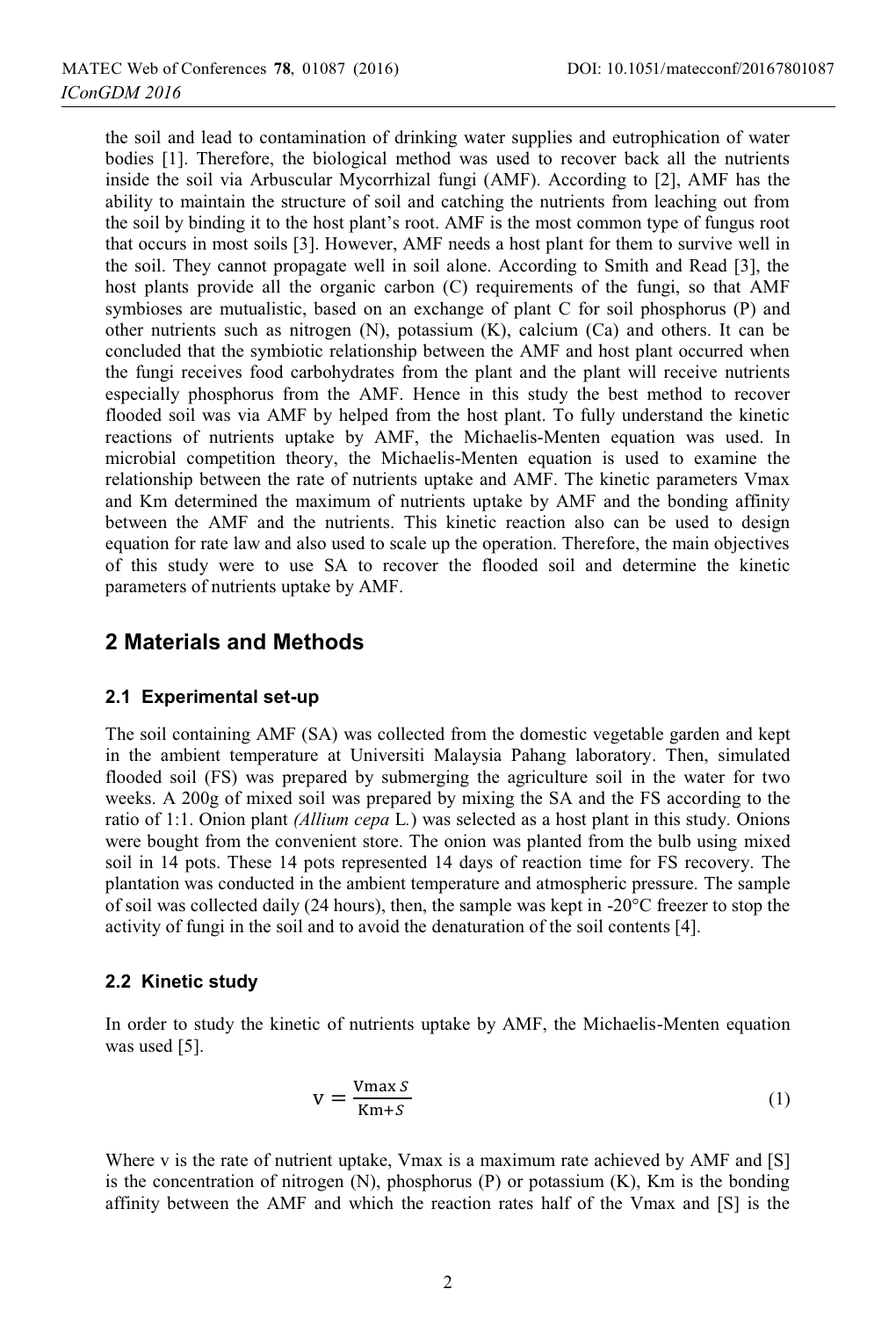initial nutrient concentration. In order to solve the above equation, the Michaelis-Menten equation was arranged linearly as shown below.

$$
\frac{1}{V} = \frac{Km}{Vmax} \left[ \frac{1}{S} \right] + \frac{1}{Vmax}
$$
 (2)

According to Lineweaver-Bulk plot, the 1/V against 1/S was plotted. From the graph, the value of Vmax and Km were obtained. The 1/Vmax value obtained from y-intercept while Km  $\overline{V}$ max from the gradient of graph. From the calculation, the Km and Vmax determined the rates of N, P, and K uptake by AMF.

#### **2.3 Sample Analysis**

Soil sample near the onion plant roots was analyzed for the N, P, K concentrations by using HACH Spectrophotometer. In order to test potassium content, Potassium 1, 2, 3 reagent powder pillows were used as a reagent by using tetraphenylborate method (Method 8049). Potassium in the sample reacts with sodium tetraphenylborate to form an insoluble white solid. The amount of turbidity produced is proportional to the potassium concentration. Nitrogen was analysed using persulfate digestion method (Method 10071). An alkaline persulfate digestion converts all form of nitrogen to nitrate. Sodium metabisulfite is added after the digestion to eliminate halogen oxide interferences. Nitrate then reacts with chromotropic acid under strongly acidic conditions to form yellow complex. The measurement wavelength is 420nm for spectrophotometer. For the phosphorus concentration, the potassium persulfate powder pillow was used with sodium hydroxide as a standard solution (Method 10127). Phosphate that present in organic and condensed inorganic forms must be converted to reactive orthophosphate before analysis. Organic phosphates were converted to orthophosphate by heating with acid and persulfate. Orthophospate reacts with molybdate in an acid medium to produce a phosphomolybdate complex. In the presence of vanadium, yellow vanadomolybdophosphoric acid forms. The intensity of the yellow colour is proportional to the phosphate concentration.

### **3 Results and Discussion**

#### **3.1 Nutrients Profile**

The concentrations of nutrients (N, P and K) in mixed soil (FS+SA) started to increase throughout the growing stages of onion plant. Based on Figure 1, on second day the nitrogen concentration started to increase gradually until the day 11. This stage was known as the growth stage. According to research by Feldman [2], the AMF has the ability to maintain the structure of soil and catching the nitrogen from leaching out from the soil. Therefore, the nitrogen content in the soil keeps increasing. As the height of host plant increased, the nitrogen content in the soil also increased. This was probably due to the release of nutrients by AMF during the growth of host plant [6]. The AMF started to bind with the host plant's root and triggered the accumulation of nitrogen in the soil. However, it started to decrease starting from day 12 till day 14. This happened because the AMF consumed the nitrogen and converted it into protein and supply to the host plant as food nutrients. AMF in the soil has the ability to increase nitrogen in the soil through decomposition of organic matter [2]. They also can decrease the amount of nitrogen in the soil by consuming it and convert it into protein. The presence of AMF was known to increase proportional to the availability of nutrients in soil [7-9].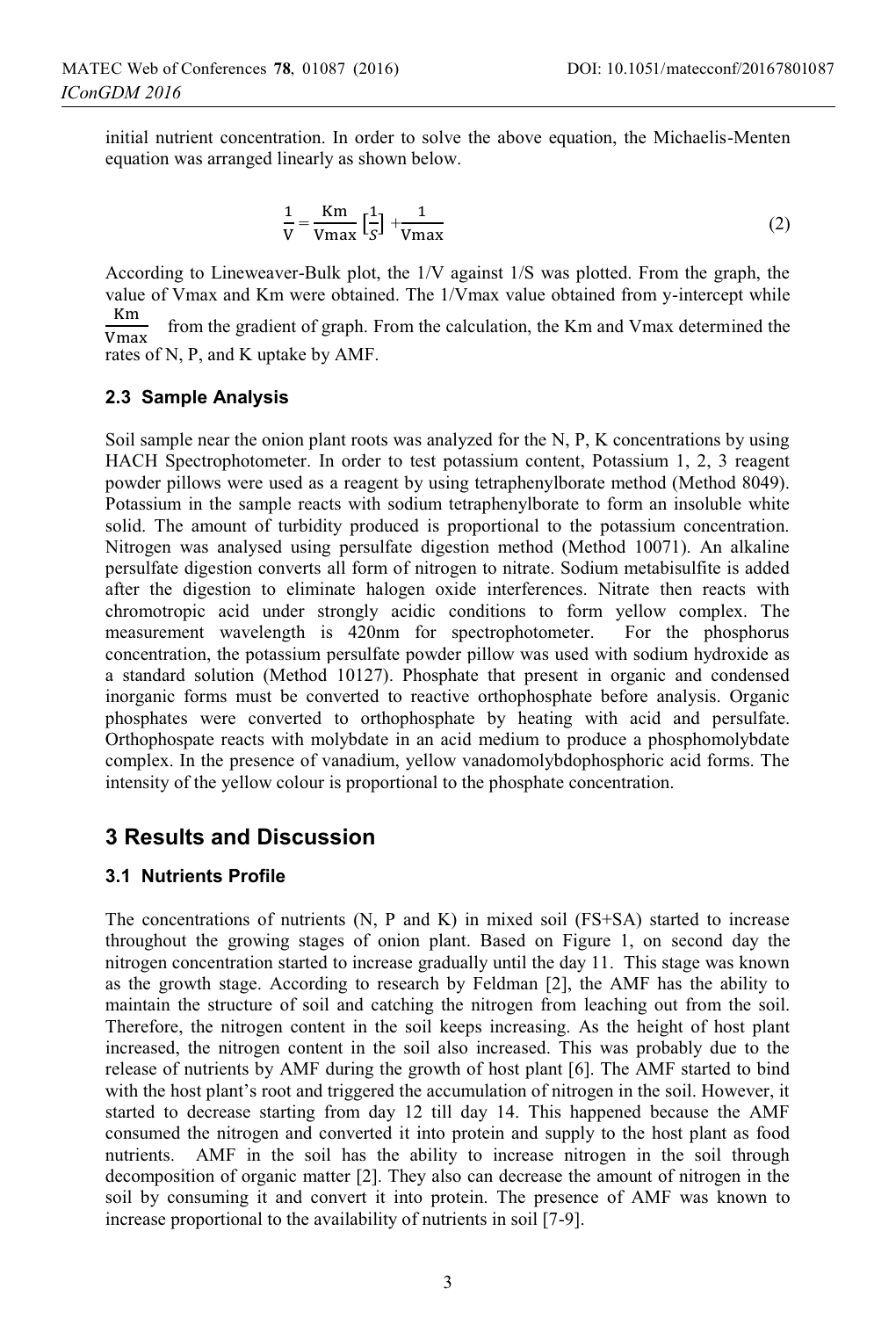While for the potassium (K), the concentration profile also has quite the same trends as N profile. According to Jeff [10], K is immobile in the soil, meaning they don't move readily with water. Therefore, the K concentration was increasing because the AMF in the soil more tightly bind with nutrient. However, at day 13, the K content started to decrease. This is because the AMF started to supply the potassium in the soil to the host (onion plant).

The phosphorus (P) concentration in the soil (Figure 1) also showed the same increasing pattern but in a fluctuated trend. This is because arbuscules in the AMF symbiosis undergo a cycle of growth, degradation, senescence and recurrent growth [10]. Phosphorus is extremely immobile in the soil and is likely to stay wherever it is placed unless moved by erosion or crop export [10] High soil P levels have been found to be detrimental for the symbiotic association of AMF with plants. These fungi need the root exudates to their vegetative growth. AMF symbioses can increase the spatial availability of P, extending the nutrient absorptive surface by formation of mycorrhizal hyphae. In the symbioses, nutrients are transferred by AMF via their extensive mycorrhizal mycelium to plants while in return the fungi receive carbon from the plant. AMF not only influence plant growth through increased uptake of nutrients (e.g. P, N, and K), but may also has non-nutritional effects in terms of stabilization of soil aggregates and alleviation of plant stresses caused by biotic and abiotic factors [3]. Overall, it can be concluded that, the AMF can increase the nutrients content in the flooded soil.



**Fig. 1.** Nutrients profile (N, P and K) in FS mixed with SA.

#### **3.2 Kinetic Parameters**

Kinetic study indicates the presence of high affinity transport systems for the uptake of N, P and K in the SA. N, P and K concentrations were fitted to Michaelis-Menten equation. The experimental data were plotted using Lineweaver –Bulk plot with the aid of Excel software showing  $r^2$  more than 0.8 as shown in Figure 2, 3 and 4. Based on Figure 2, the value of Vmax obtained for N was 6.28 mg/l.d and the Km was 82.17mg/l. For K, the Vmax and Km value obtained from the Figure 3 were 0.07 mg/l.d and 4.55 mg/l respectively while for P, based on the Figure 4 the Vmax obtained was 9.80 mg/l.d and Km was 60.96 mg/l. The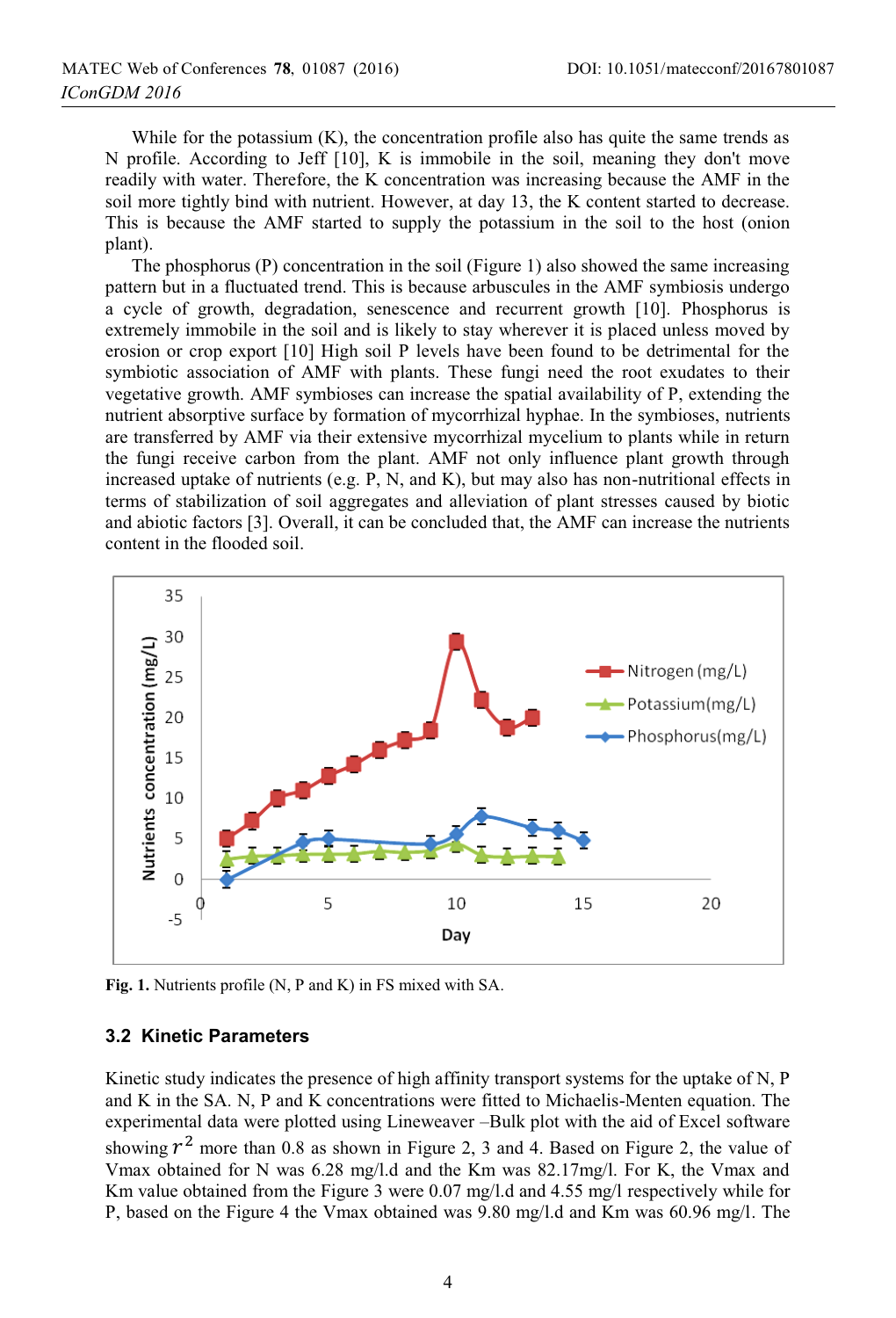kinetic data for the nutrients uptake for this study was summarized in Table 1. The Km represented the binding affinity between the AMF and the nutrients while Vmax determined the maximum nutrients uptake by AMF. From the results, it shows that K has the lowest value of Km (highest affinity) followed by P and N. P and K were both the micronutrients that immobilize in the soil, therefore the binding between the K and AMF was stronger compared to N. From the observation of the macronutrients (N, P and K) uptake, it shows that the Vmax of the P uptake by AMF was the highest compared to N and K. This is because the higher P acquisition by mycorrhizal plants was generally attributed to production of large amounts of alkaline and acid phosphates by AMF during the course of infection that help the host plant in P absorption, existence of surface P on AMF that enable them to obtain soil P more readily than non-mycorrhizal roots [12]. This proved the ability of AMF to encourage absorption or uptake of P in the soil as earlier reported by Smith and Read [3] which stated that AMF is very effective in helping the plants to absorb P from the soil and invariably prevents P runoff that leads to eutrophication (undesired biological growth and productivity).

The increment of P uptake by AMF was well documented and considered as one of the reasons for the enhancement of the host plant growth under various soil conditions. The benefit of the mycorrhizal effect even in the soils with high levels of P provided evidence that AMF contributed efficiently to P absorption and its transportation in the plant. The increase in the P capacity of the plants can be attributed to the large increase in soil exploration area (more than one hundred times) due to mycorrhizal external mycelium production, its greater efficiency of nutrient absorption and higher affinity (lower *Km*) for P uptake from the soil solution. More recent work demonstrated that C also acts as a trigger for fungal N and K uptake and transport [11]. N in the soil had high mobility to move to plant roots through mass flow, therefore it had been suggested that the AMF played little role in N uptake. Matsumura et al., [13] George et al. [14] and Hajiboland et al. [15] also suggested that N uptake by AMF itself was usually low compared to the total demand by plants. N, P and K were important elements in the soil, however only small amount of K and N being uptake by AMF compared to P. This is because the uptake of the nutrients dependent on the type of host plant needs. From this case, it can be assumed that, P was more important to the onions, therefore the P uptake by the AMF was the highest.



**Fig. 2.** Nitrogen (N) uptakes by AMF.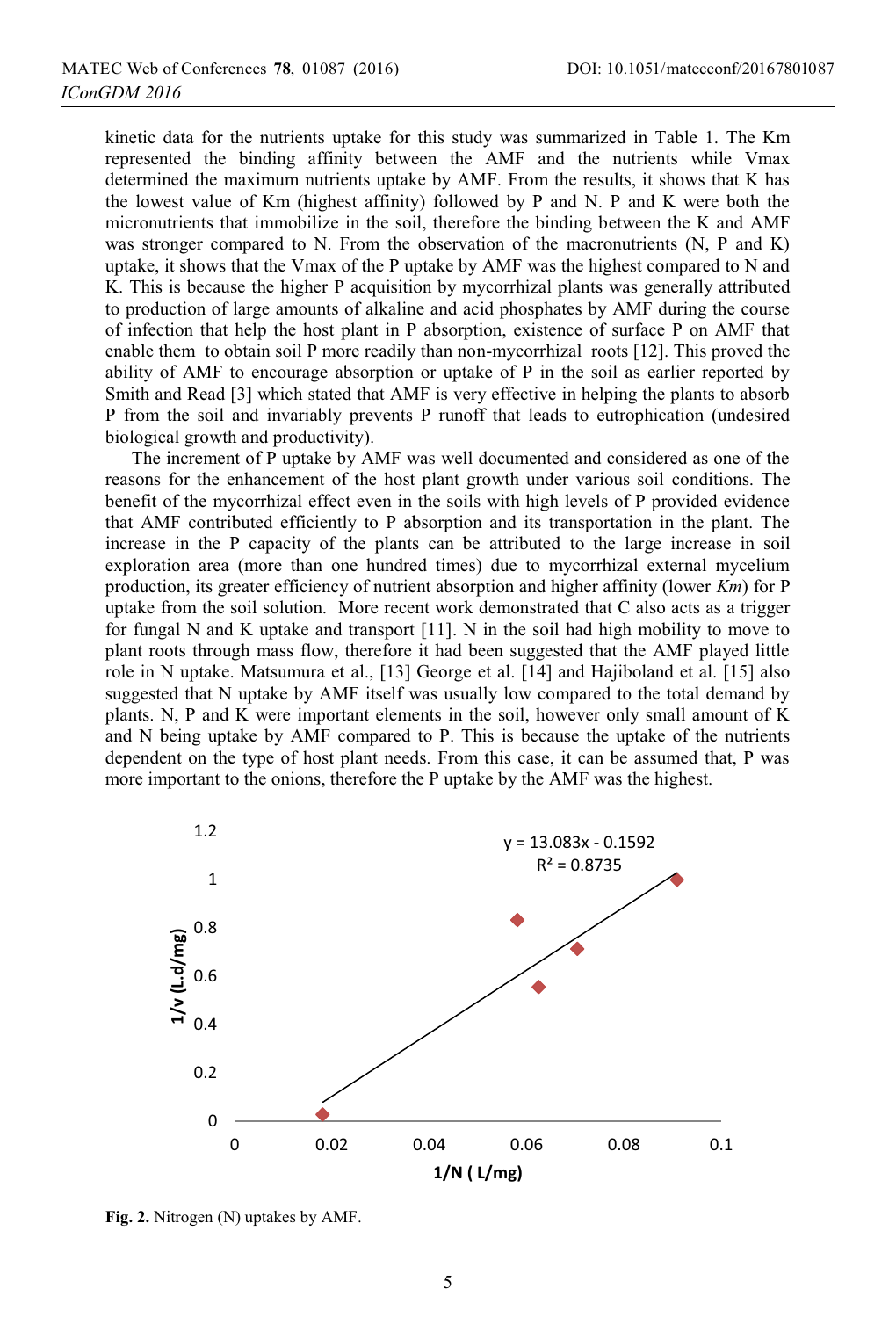

**Fig. 3.** Potassium (K) uptakes by AMF.



**Fig. 4.** Phosphorus (P) uptakes by AMF.

|                 | $V$ max (mg/l.d) |                  | $Km$ (mg/l) |                  |
|-----------------|------------------|------------------|-------------|------------------|
| <b>Elements</b> | This             | Other researcher | This        | Other researcher |
|                 | study            | 16,17            | study       | [16, 17]         |
| Nitrogen        | 6.28             | 2.28             | 82.17       | 61.27            |
| Potassium       | 0.07             | 0.83             | 4.55        | 7.91             |
| Phosphorus      | 9.80             | 3.6              | 60.96       | 37.92            |

**Table 1.** Kinetic data for nutrient uptake.